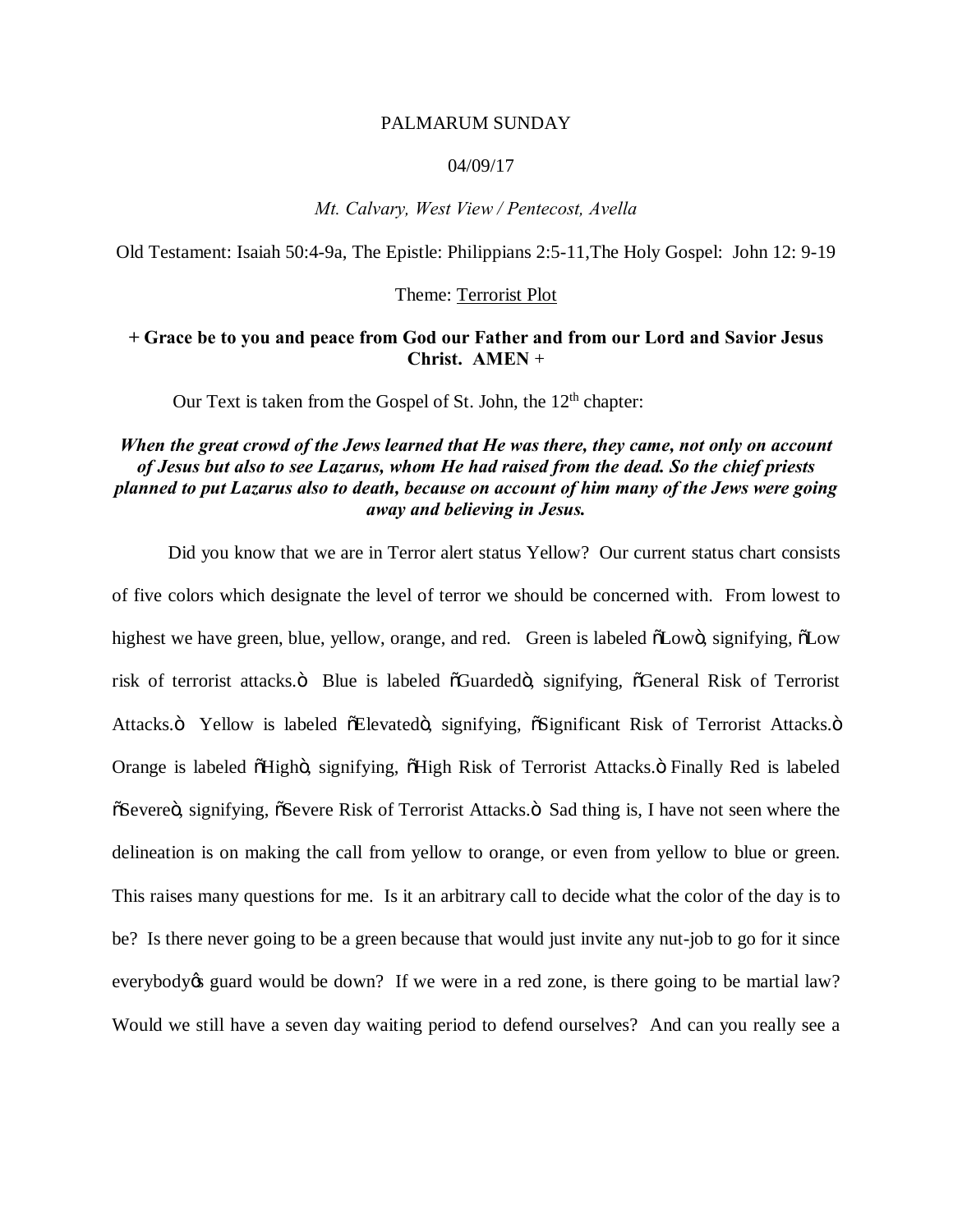difference between the colors orange and red? Should not yellow be more a purple, or maybe make orange a polka dot type of color so that there will be less confusion?

All this of course got me thinking, what is the terror level for our text? Last week the disciples were quite afraid to go to Jerusalem because they knew the Jews were looking to stone them, or at least just Jesus. What would that terrorist level be considered? Blue, because they were a little guarded in their travel? Yellow, because its elevated from their last run in with the Pharisees? Maybe not or red ijust yet for there has not been an actual attempt since the fourth chapter of Luke,  $\tilde{\theta}$ *When they heard these things, all in the synagogue were filled with wrath. And they rose up and drove Him out of the town, and brought Him to the brow of the hill on which their town was built, so that they could throw Him down the cliff. But passing through their midst, He went away.* $\ddot{\text{o}}$ 

But there is a lot of chatter. Boy, howdy, is there chatter. Though the Gospels like to center their attention on Jesus and His life and message, and rightly so, for without the life and message of Jesus not a single one of us has any chance at Salvation, John gives us a more complete look into the plot to assassinate Jesus. Assassinate? Is that word even in the Holy Scriptures? Only in Acts is the word used, and it was used by the Tribune to inquire of Paul if he was working with such people who were in the wilderness stirring up trouble. Yet, it is appropriate terminology, for assassinate is a level beyond murder, for it is used politically or religiously against an important person in a surprising way. You and I cannot be assassinated, I guess, because we are not all that important compared to other people $\alpha$  criteria. I guess we will have to settle for simple murder, manslaughter, blitz attack type of designations. Yet, I will call Jesus an important person. I will say that the murder of Jesus is both political and religious to these Jews. The only problem is, it is going to be a surprise to everyone but Jesus. So assassination terrorist plot this is.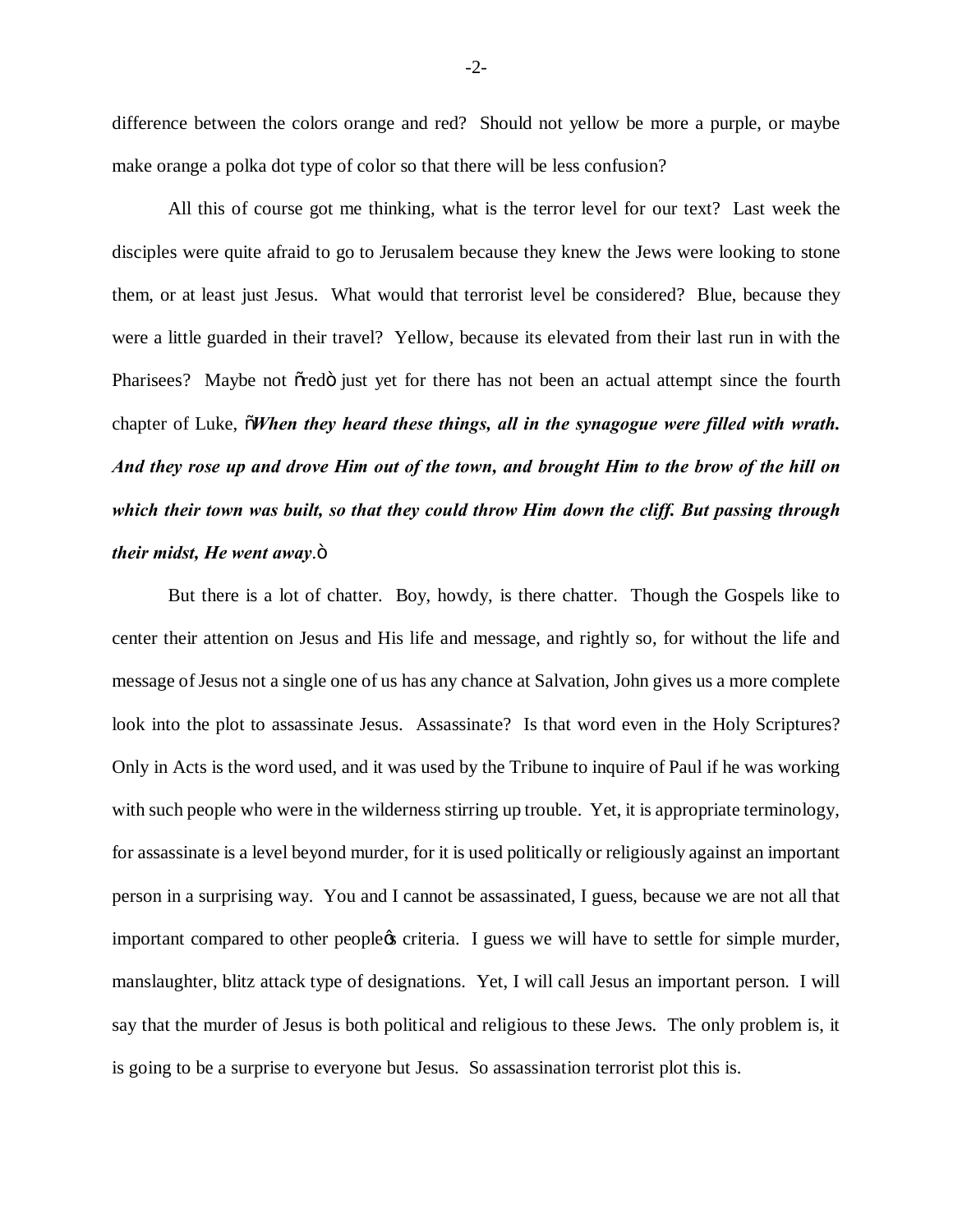To add insult to injury, they are adding Lazarus to their hit list. Poor guy, he did not do anything wrong, but because he is living and breathing, and Jesus made this happen with just a simple command, hegs gotta go too! Sin is the ultimate blindness. If we have not learned anything in the past few Sundays, we need to remember this: Sin is nothing more than blindness; an inability to see our actions as wrong and against God. If we truly would see our sins as what they are, we would not be plotting to do bad things; we would not be trying to hide our actions from the light that shows our actions and deeds. If we truly could see our sins as they are, and the wrath that it places us away from the Father, we certainly would not have thought, said, done, or covered up such things and turned from them and live. I was informed once that the easiest way to tell if what you were about to do was a sin or not, would you want people to see what you are doing? It seems to me, that many of these terrorists *want* people to see them, to recognize them, to know they did such sinful things so as to be feared. Indeed, our sinful nature knows nothing about turning away from sins. It sees nothing but its own selfish agenda, and whoever is in the way, well, they need to be eliminated, however it can be done.

It should not surprise us that the world is in the state it is in. We live in a very sinful world, and it is only going to get worse. Remember what man collectively did, right after the flood? We tried to build a tower to God so that we could be equal to him. That was the purpose of the tower of babble. God thwarted our stupidity by mixing our language so that we would not be able to collectively do such stupid things. I guess the old axiom is true: Never underestimate the power of stupid people in large groups. I think I have a new shirt to print out. Too bad the Christian Book Stores are out of business. I could have made a  $\delta$ killing  $\delta$ , but I digress. The tower of Babble is about to relive itself because we humans have not learned from our history and are doomed to repeat it. Soon, you will be able to have an instant translator. A headset that will instantaneously